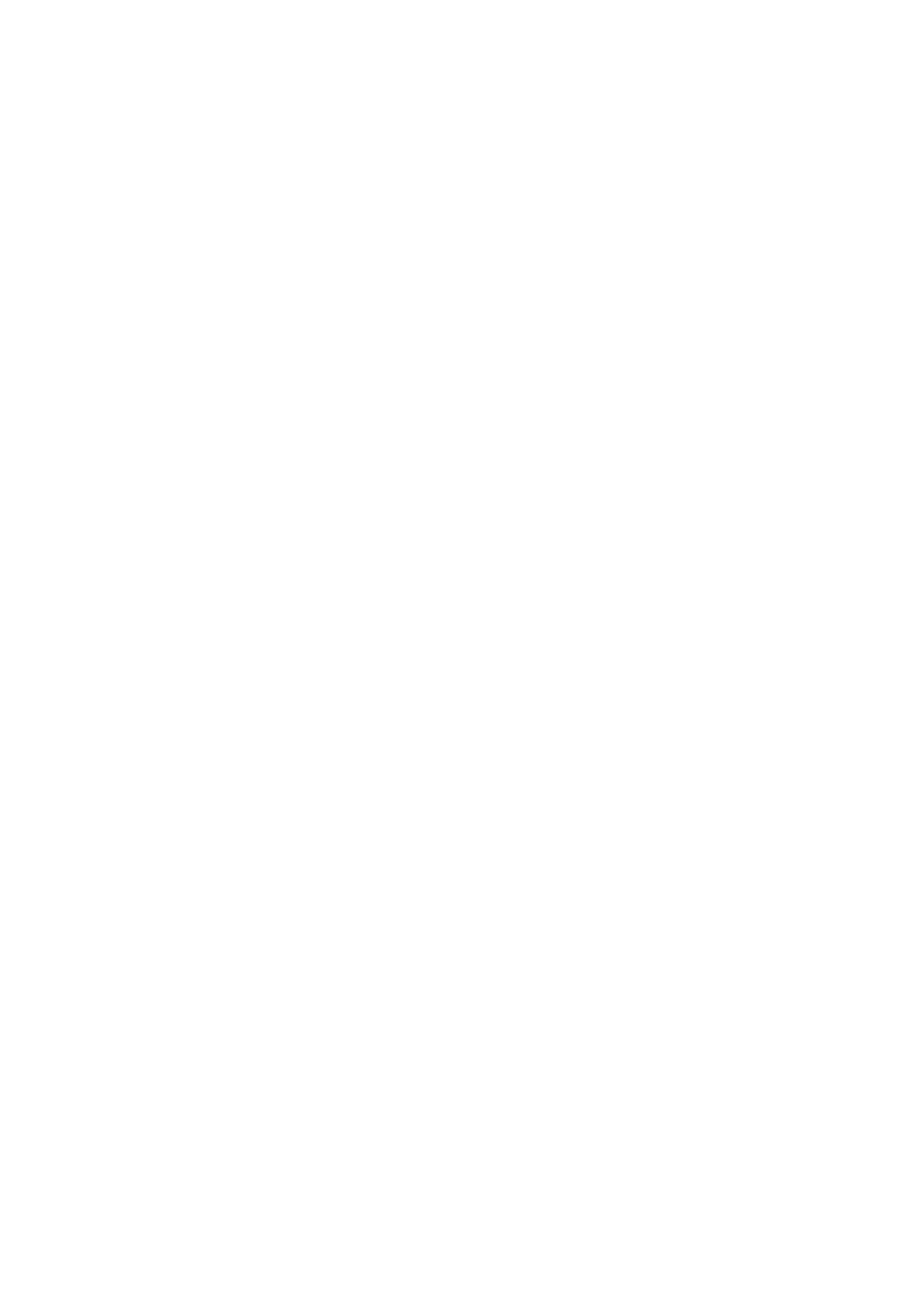# **CHAPTER 15.30**

## **TOURISM INCENTIVES ACT**

### **ARRANGEMENT OF SECTIONS**

### **Section**

| <b>PART1</b>                                              | <b>PRELIMINARY</b>                                          | 5<br>5 |
|-----------------------------------------------------------|-------------------------------------------------------------|--------|
| 1.<br>2.                                                  |                                                             |        |
| <b>PART 2</b>                                             |                                                             | 7      |
|                                                           | <b>APPROVED TOURISM PROJECT</b>                             | 7      |
| 3.<br>4.<br>5.<br>6.<br>7 <sub>1</sub><br>8.<br>9.<br>10. |                                                             |        |
| <b>PART3</b>                                              |                                                             | 11     |
|                                                           | <b>INCOME TAX BENEFITS</b>                                  | 11     |
| 11.<br>12.                                                | Exemption from income tax for an approved tourism product11 |        |
| <b>PART4</b>                                              |                                                             | 13     |
|                                                           | <b>CUSTOMS DUTY EXEMPTIONS</b>                              | 13     |
| 13.                                                       |                                                             |        |
| 14.                                                       |                                                             |        |
| 15.                                                       |                                                             |        |
| 16.<br>17.                                                |                                                             |        |
| 18.                                                       |                                                             |        |
| 19.                                                       |                                                             |        |
| 20.                                                       |                                                             |        |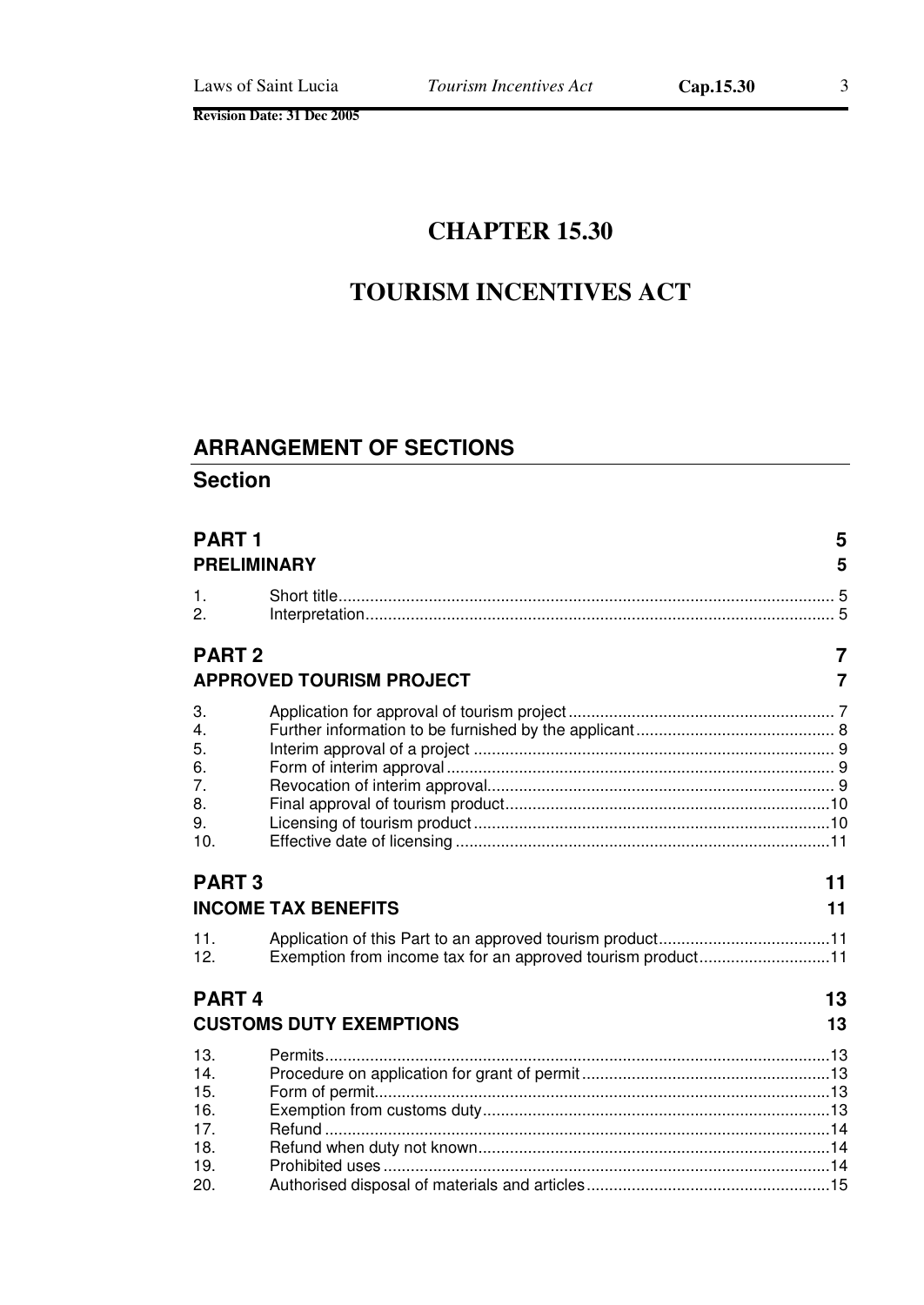#### **PART 5** 18 **TRANSITIONAL AND MISCELLANEOUS PROVISIONS 18**

| 27. | Exercise by judge of discretion conferred on Comptroller of Inland |  |
|-----|--------------------------------------------------------------------|--|
| 28. |                                                                    |  |
| 29. |                                                                    |  |
| 30. |                                                                    |  |
| 31. |                                                                    |  |
| 32. |                                                                    |  |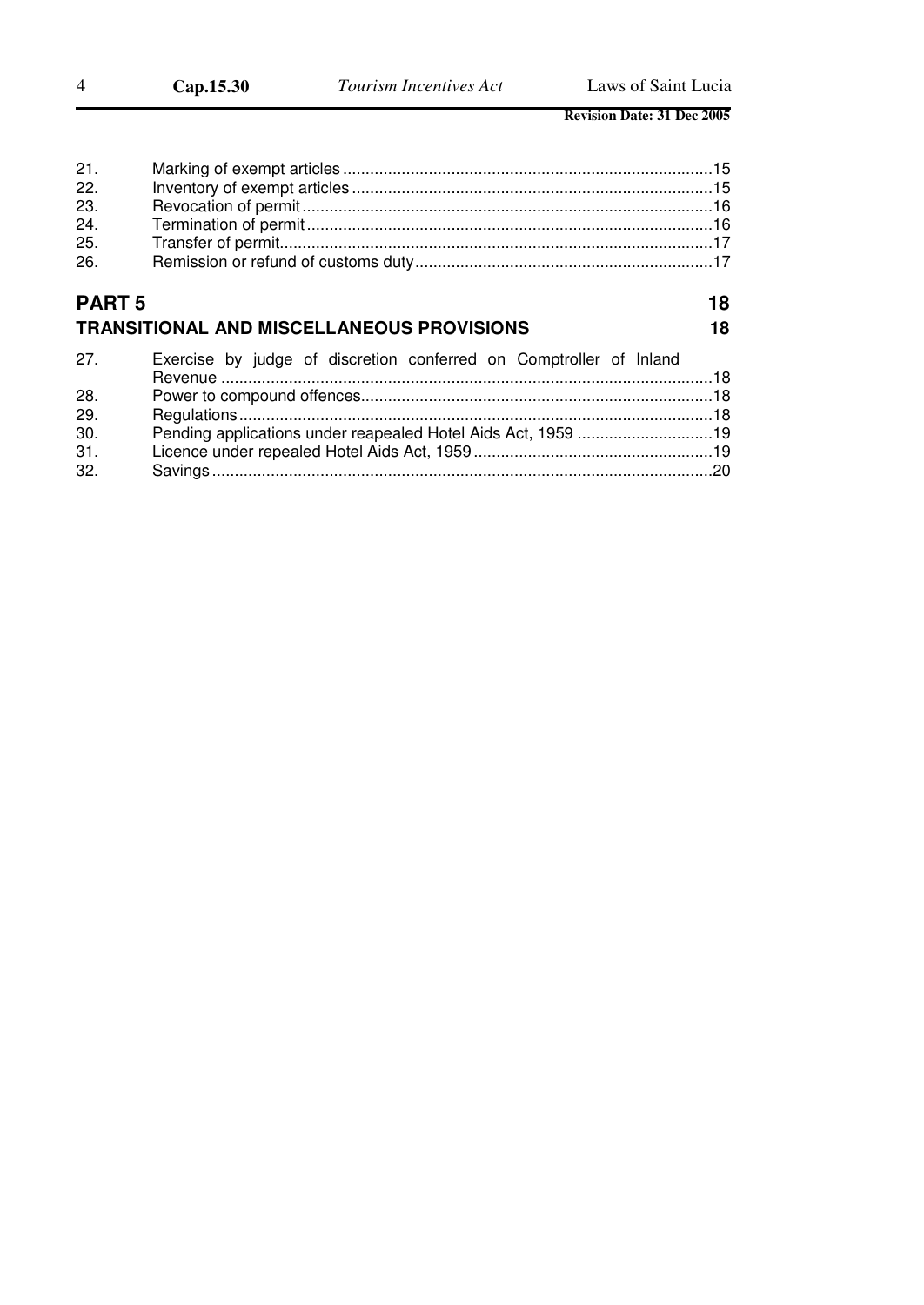### **TOURISM INCENTIVES ACT**

#### **(Act 7 of 1996)**

AN ACT to encourage the development of the tourism industry by providing relief from income tax and to provide for related matters.

Commencement [11 May 1996]

### **PART 1 PRELIMINARY**

### **1. SHORT TITLE**

This Act may be cited as the Tourism Incentives Act.

### **2. INTERPRETATION**

In this Act unless the contrary intention appears—

- "**approved capital expenditure**" means a capital expenditure incurred in respect of an approved tourism project;
- "**approved tourism project**" means a tourism project declared so to be by the Minister under Part 2;
- "**approved tourism product**" means a tourism product that has resulted from the completion of an approved tourism project;
- "**Comptroller of Customs**" means the person so appointed under the Customs (Control and Management) Act;
- "**construction**" includes erection, alteration, renovation, refurbishment, reconstruction, extension, conversion and upgrading of a tourism product;
- "**customs duty**" means a duty of Customs chargeable under any law on goods on importation, purchase or exportation;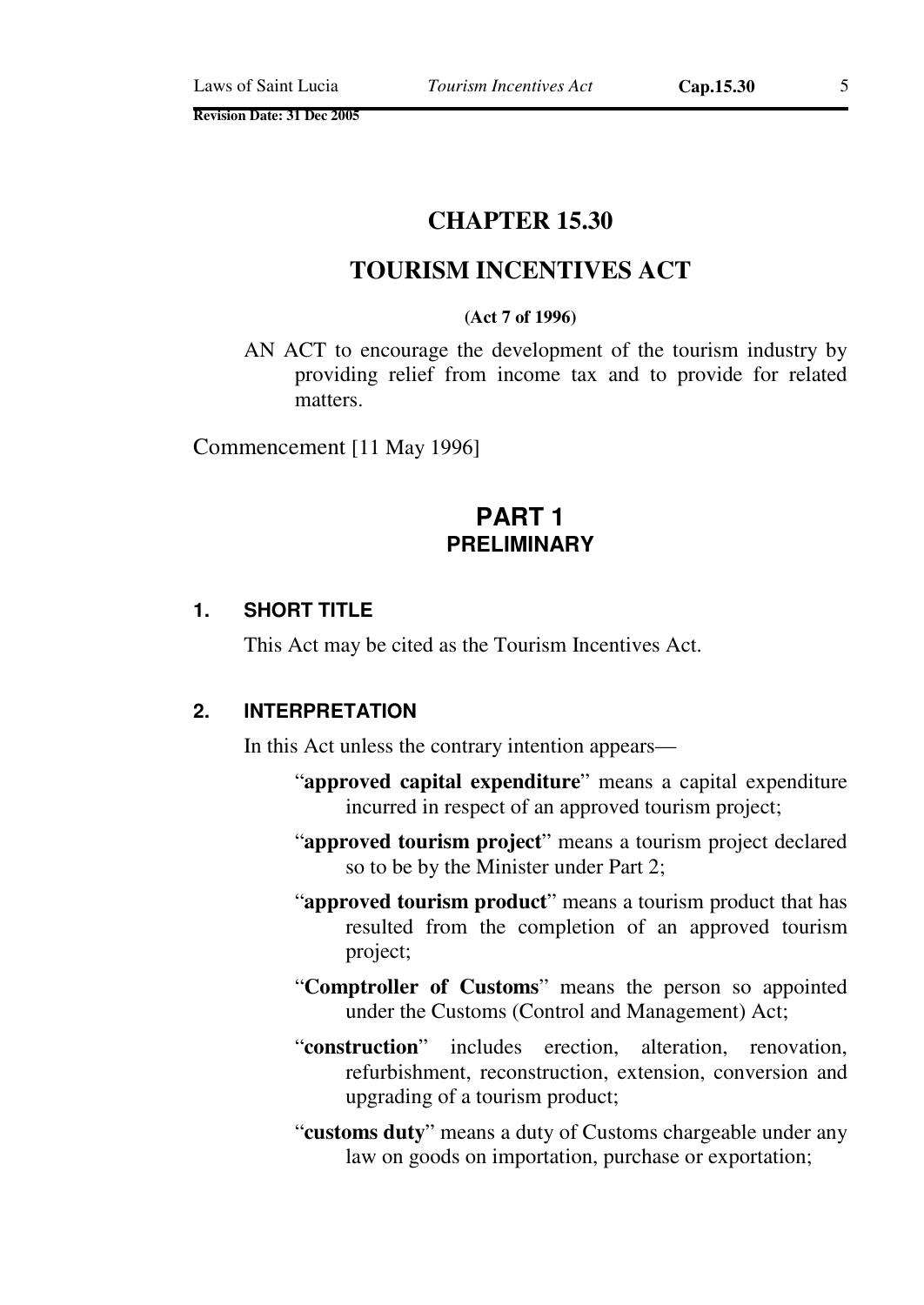- "guest" includes any person who pays for the use of any services or accommodation in an hotel or other approved tourism project;
- "**hotel**" means a building or group of buildings used to provide services and accommodation to guests for reward, containing—
	- (a) not less than 6 bedrooms;
	- (b) one or more kitchens in which meals may be prepared by employees of the hotel owner or hotel operator for the guests; and
	- (c) one or more dining rooms shared in common by all the guests in which meals may be served by employees of the hotel owner or hotel operator to such guests;
- "**interim approval**" means the approval of a tourism project granted by the Minister under section 5;
- "**licence**" means the authorisation granted by the Minister for an approved tourism product to commence operation as a business;
- "**Minister**" means the Minister responsible for tourism;

"**operator**" in relation to a tourism project –

- (a) means an individual, a partnership or a company operating an approved tourism product owned by or leased to the individual, partnership or company and includes their respective successors in title; and
- (b) includes any person who is not an owner or lessee, who has immediate control over the management of a tourism product;

"**owner**" in relation to a tourism project means –

- (a) an individual, partnership or company that is not a tourism product operator and has the right of enjoying and of disposing of the tourism product in the most absolute manner and includes their respective successors in title;
- (b) in the case where the tourism product is held by virtue of a usufruct or lease, the person entitled to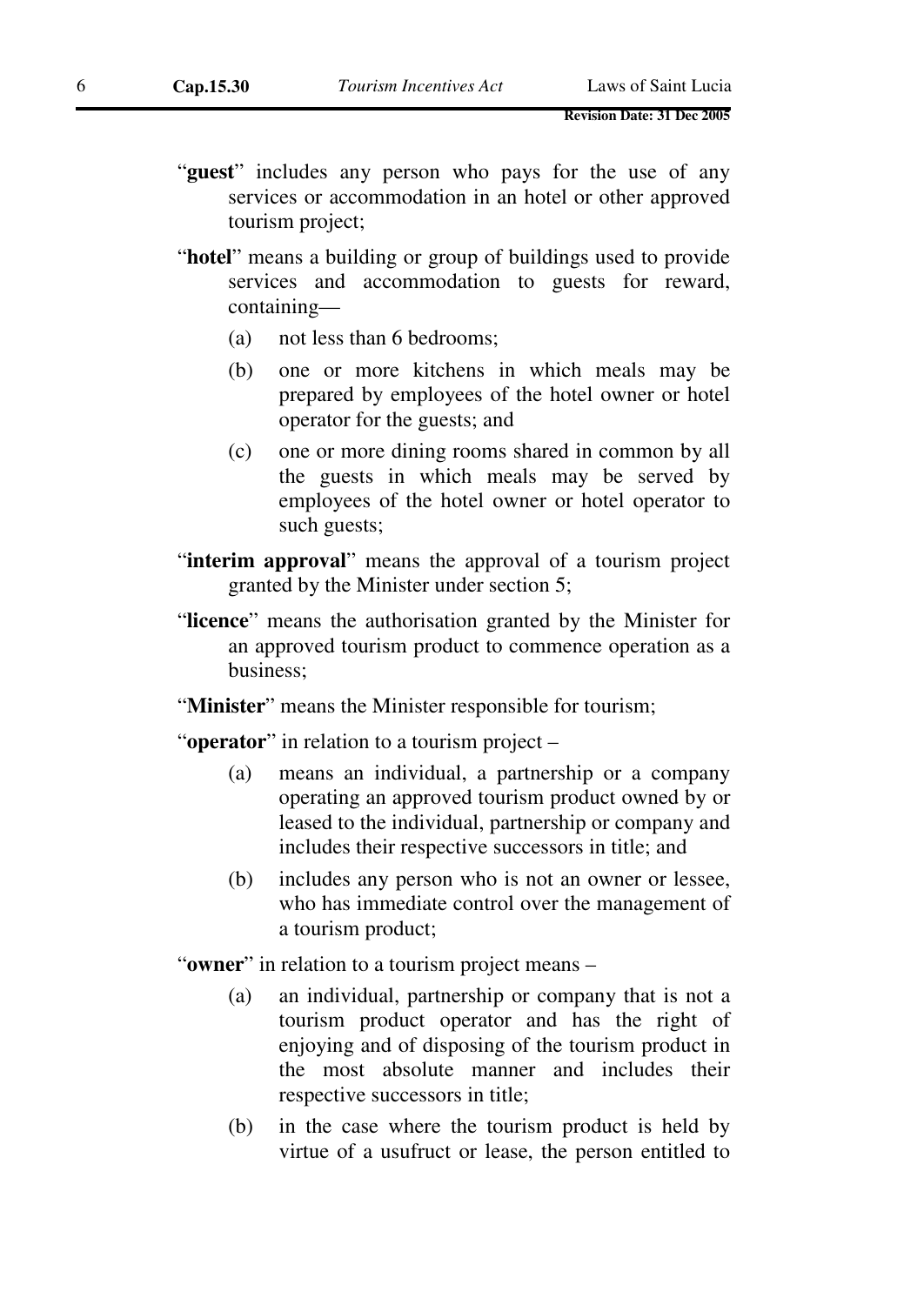the rights and interest of the usufructuary or lessee under the usufruct or lease as the case may be; or

- (c) such other person as the Minister may by order declare to be an owner, and includes a joint owner and body corporate;
- "**permit**" means a permit granted by the Minister under section 13(1);
- "**restaurant**" means any premises used to provide dining services, for customers for reward, containing—
	- (a) not less than \$50,000 in capital stock valued at duty free prices;
	- (b) one or more kitchens in which meals are prepared; and
	- (c) one or more dining rooms to accommodate at least 15 patrons at any one time;
- "**tax holiday period**" means any period of exemption from tax granted by Cabinet under section 12 or under the Income Tax Act;
- "**tourism product**" means any product that has been created by a tourism project;
- "**tourism project**" means a project described in section 3(2);
- "**year of income**" means the year for which income tax is payable under the provisions of the Income Tax Act.

### **PART 2 APPROVED TOURISM PROJECT**

### **3. APPLICATION FOR APPROVAL OF TOURISM PROJECT**

- (1) A person wishing to own or operate a tourism product may apply to the Minister to have the tourism project necessary to develop such product, approved for the purpose of this Act.
- (2) For the purpose of this Act a tourism project includes—
	- (a) the construction of a new hotel;
	- (b) the alteration or renovation of an existing hotel;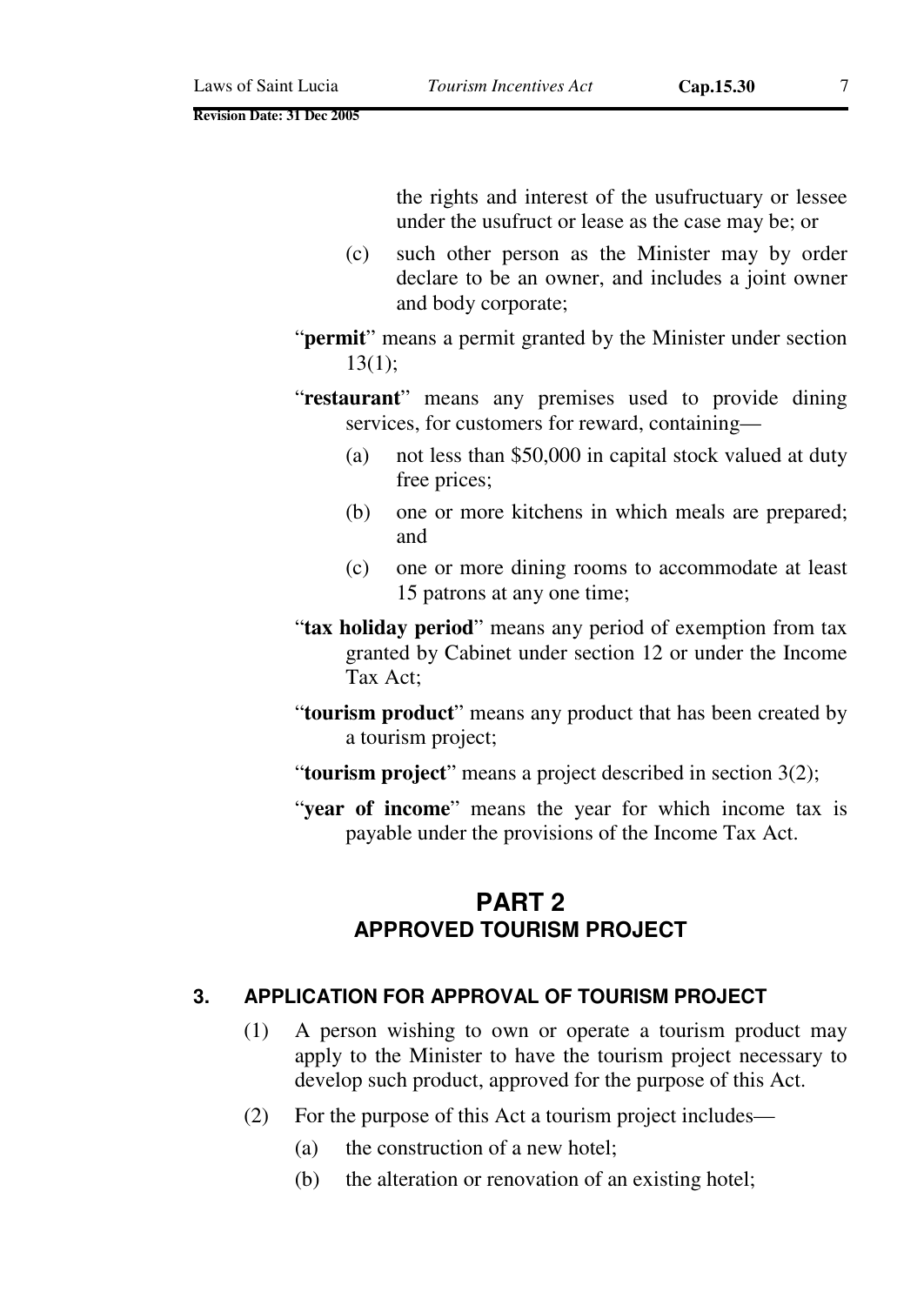- (c) the conversion of an existing building or buildings into an hotel by reconstruction, extension, alteration, renovation or remodelling;
- (d) the furnishing and equipping of a building to be utilised as an hotel;
- (e) the provision of tourist recreational facilities and equipment to provide tourist recreational services;
- (f) the provision of equipment and facilities to be used for the exclusive purpose of providing transport to tourists in Saint Lucia;
- (g) the construction and equipping of a new restaurant;
- (h) the refurbishing and re-equipping of an existing restaurant;
- (i) the establishment of visitors' booths and interpretation centres;
- (j) the establishment, restoration and preservation of monuments, museums and things of outstanding historical and architectural merit;
- (k) the provision of yachting services,

and in respect of an additional capital expenditure, the addition to a tourism product of any facilities intended to increase or improve the amenities it provides.

(*Amended by Act 36 of 2001*)

(3) After the approval of Cabinet, the Minister may by order made by statutory instrument declare any service or facility to be a tourism product for the purpose of this Act.

### **4. FURTHER INFORMATION TO BE FURNISHED BY THE APPLICANT**

Upon receipt of an application under section 3 the Minister may require that evidence satisfactory to him or her be submitted with respect to any matter relevant to the application, including—

- (a) ownership of the project and of the completed product;
- (b) land to be used in the project's development;
- (c) estimated expenditure on the project and the source of funds to be used;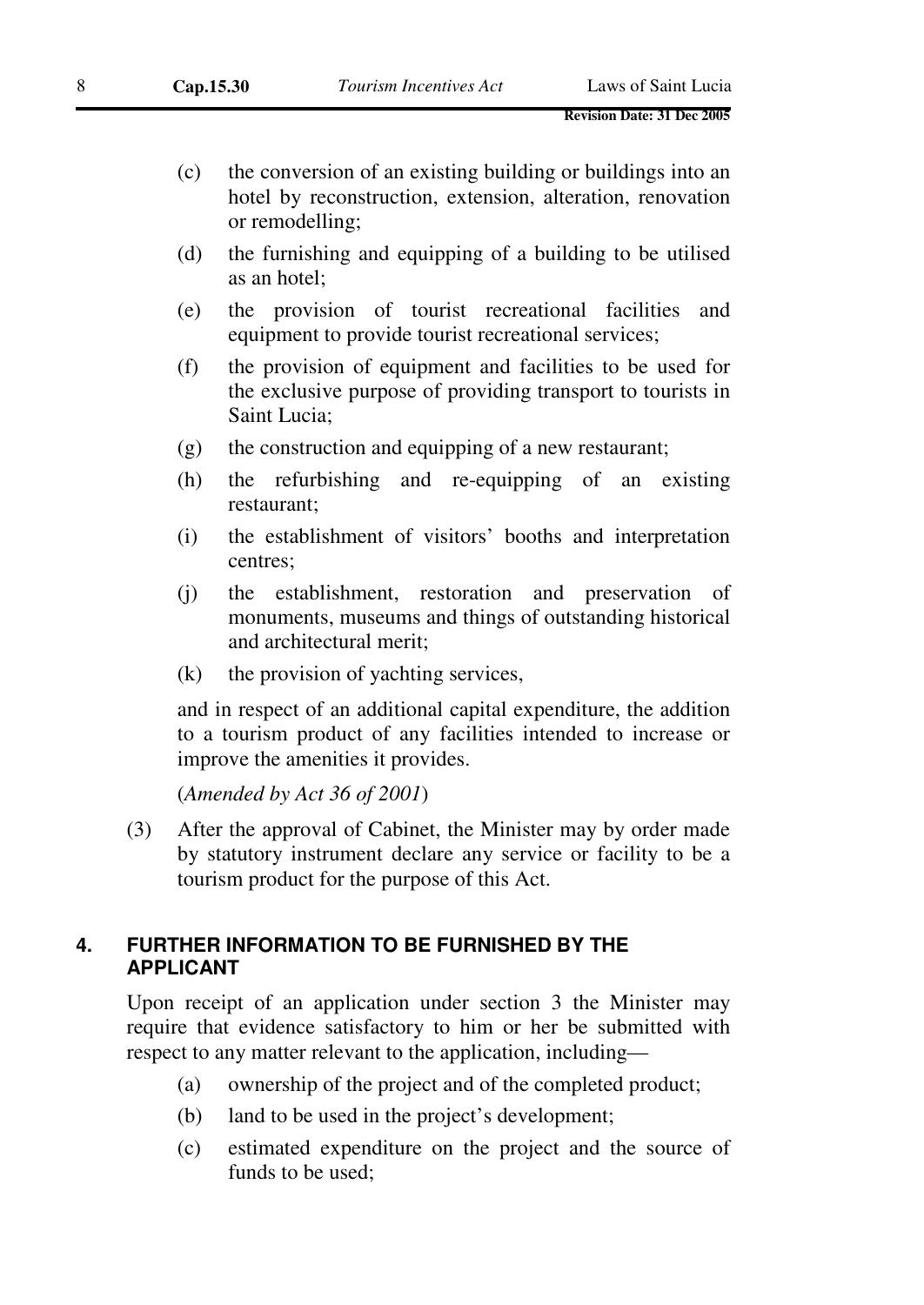- (d) a project feasibility study forecasting economic benefits to Saint Lucia;
- (e) an environmental impact assessment statement;
- (f) marketing plans relevant to the sale of the completed tourism product or services; or
- (g) any other information including comments from the public that may be required by the Minister at the time.

### **5. INTERIM APPROVAL OF A PROJECT**

Where the Minister is satisfied that the tourism project is practical and that it would assist the development of tourism, the Minister may grant to the applicant an interim approval of a tourism project as the first stage in a 3 stage authorisation procedure to include—

- (a) an interim approval of a tourism project based on the information submitted as outlined in section 4;
- (b) a final approval based on the completed product incorporating any changes that may have taken place in the course of the project;
- (c) a licence awarded to the applicant when the Minister is satisfied that all relevant procedures, requisitions and statutes have been complied with and that the tourism product is in a suitable form and of a standard to commence operation.

### **6. FORM OF INTERIM APPROVAL**

The interim approval granted under section 5(1) shall—

- (a) be in such form and contain such particulars as may be prescribed; and
- (b) specify the benefits that may be granted to either the operator or owner of a tourism project on its completion, subject to such conditions as the Minister may attach.

### **7. REVOCATION OF INTERIM APPROVAL**

(1) An interim approval may be revoked by the Minister at any time if—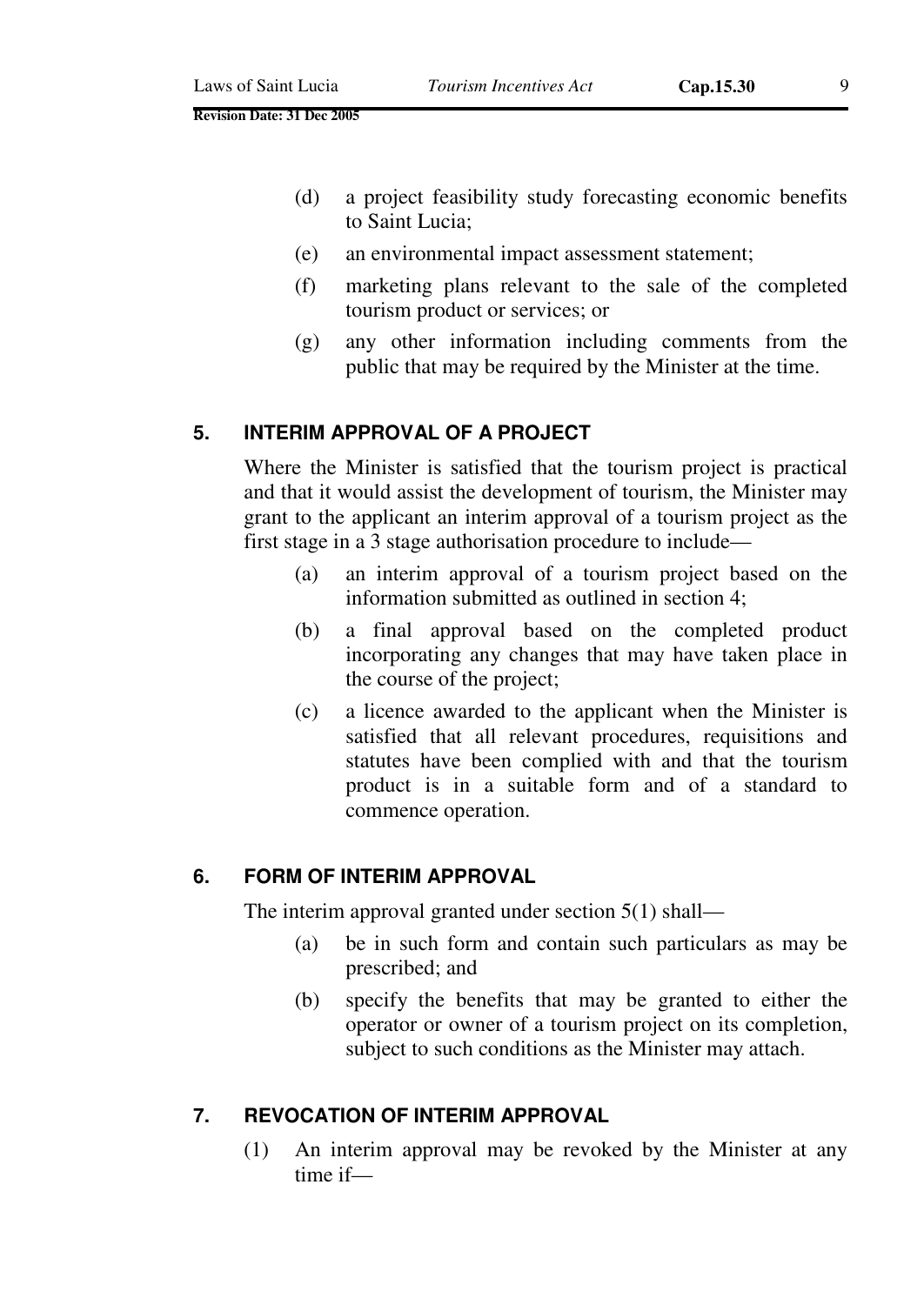- (a) any information submitted with respect to the application is false or misleading;
- (b) the person to whom the interim approval was granted has failed to comply with any condition or term of the interim approval; or
- (c) the project has been completed and application made for final approval.
- (2) The Minister shall provide written notice of the revocation of an interim approval to the applicant to whom the approval was granted.
- (3) The Minister may revive an interim approval revoked under subsection (1) if in his or her opinion it is in the public interest to do so, or he or she may grant a new interim approval in respect of the proposed or incompleted tourism project.

### **8. FINAL APPROVAL OF TOURISM PRODUCT**

- (1) When any tourism project developed in accordance with the conditions of an interim approval has been completed, the Minister shall, by order, declare the resulting tourism product an approved product for the purpose of this Act.
- (2) An order made under subsection (1)—
	- (a) shall be in such form and contain such particulars as may be prescribed;
	- (b) shall specify the benefits granted to the owner or to the operator;
	- (c) may impose conditions to be observed by the owner or the operator in default of which the order made under subsection (1) shall become null and void with effect from such date as may be fixed by the Minister by notification published in the Gazette.

### **9. LICENSING OF TOURISM PRODUCT**

(1) When a tourism product has been subjected to the scrutiny of all relevant authorities and licensing bodies and has met the standards and requirements of all such agencies the Minister shall, by order, issue to the owner or operator, a licence to commence operation as a business.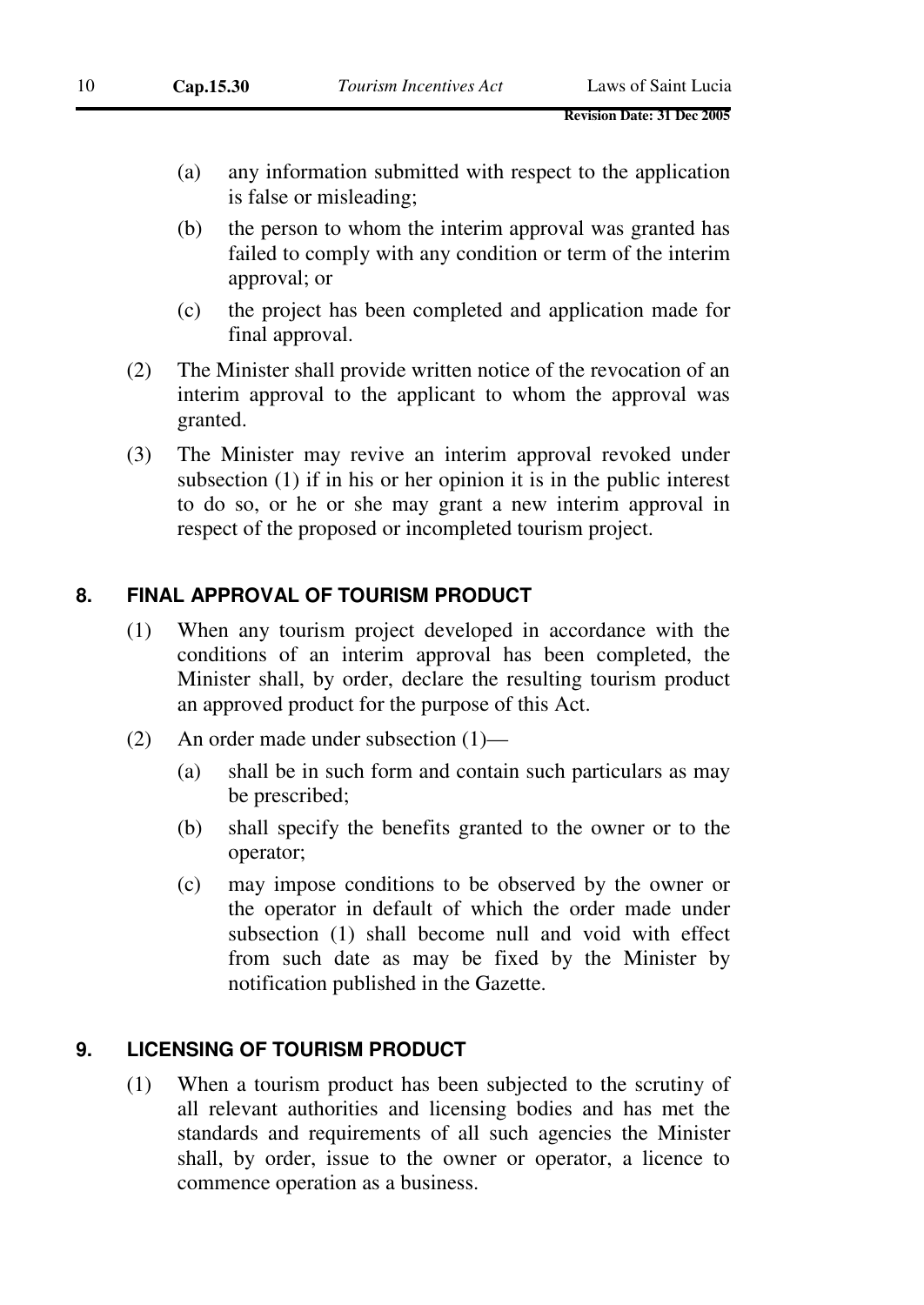- (a) shall be in such form and contain such particulars as may be prescribed; and
- (b) may impose conditions of operation to be observed by the owner or operator of the product in default of which the licence shall become null and void with effect from such date as may be fixed by the Minister by notification published in the Gazette.

### **10. EFFECTIVE DATE OF LICENSING**

- (1) The issue of a licence under section 9 shall fix—
	- (a) the effective date at which the tourism product is licensed to operate as a business; and
	- (b) if the owner or operator of the tourism product is entitled to any tax benefit, the effective date from which such benefit accrues.
- (2) The date fixed by issue of a licence to an owner or operator is taken to be the initial year of income for the purpose of computing tax benefits.

### **PART 3 INCOME TAX BENEFITS**

### **11. APPLICATION OF THIS PART TO AN APPROVED TOURISM PRODUCT**

Despite anything contained in the Income Tax Act or any other law, this Part shall apply to any product that is declared to be an approved tourism product by an order made under section 8.

### **12. EXEMPTION FROM INCOME TAX FOR AN APPROVED TOURISM PRODUCT**

(1) Subject to this section, the income accruing from any approved tourism product is exempt where the construction of such approved tourism product or of any extensions to the approved tourism product started on or after the appointed date.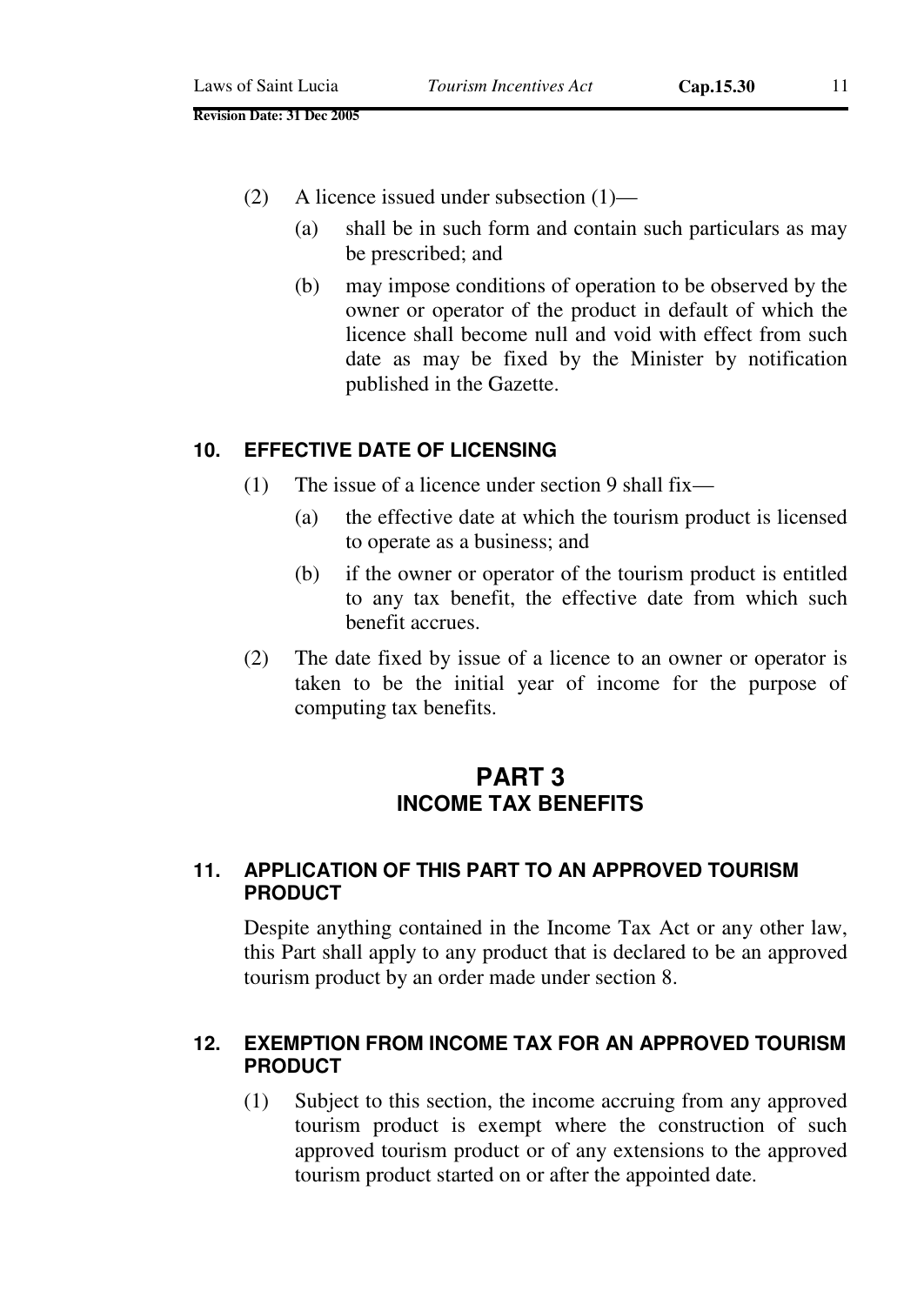- (2) An exemption under subsection (1) shall not apply unless approval of such exemption is given by the Cabinet following an application in writing made to the Minister.
- (3) Where a licence has been given in respect of a new hotel or any other approved tourism product under section 9, the Cabinet shall determine the period of exemption from tax on income as provided in subsection (1), to a maximum of 15 years.
- (4) Where any approved tourism product ceases to be used for the purpose for which it was specified to be used at the time it was designated an approved tourism product, during the tax holiday period, the exemption provided by this section shall cease to apply from the date of cessation of such use.
- (5) Where any approved tourism product is sold during the tax holiday period but continues to be used for the purpose for which it was specified it was going to be used at the time it was designated an approved tourism product, the exemption provided by this section shall continue to apply to the new owner or the lessee, as the case may be, for the remainder of the period.
- (6) Where a licence has been given in respect of any extensions to an existing approved tourism product under section 9, the Cabinet shall determine the period of exemption from tax on income as provided in subsection (1), but not exceeding a maximum of 10 years, that is attributable to such extensions.
- (7) Income attributable to an extension to an existing hotel under subsection (6) is defined as the same proportion of the total income accruing from the hotel as the number of additional bedrooms the extension bears to the total number of bedrooms in the hotel.
- (8) Income attributable to an extension to an approved tourism product other than an hotel shall be determined by the Comptroller of Inland Revenue.
- (9) Where an approved tourism product is managed by or on behalf of a limited liability company, the company is entitled to distribute profits to shareholders or debenture holders as capital monies free of tax during the 2 year period following the end of the granted tax holiday period.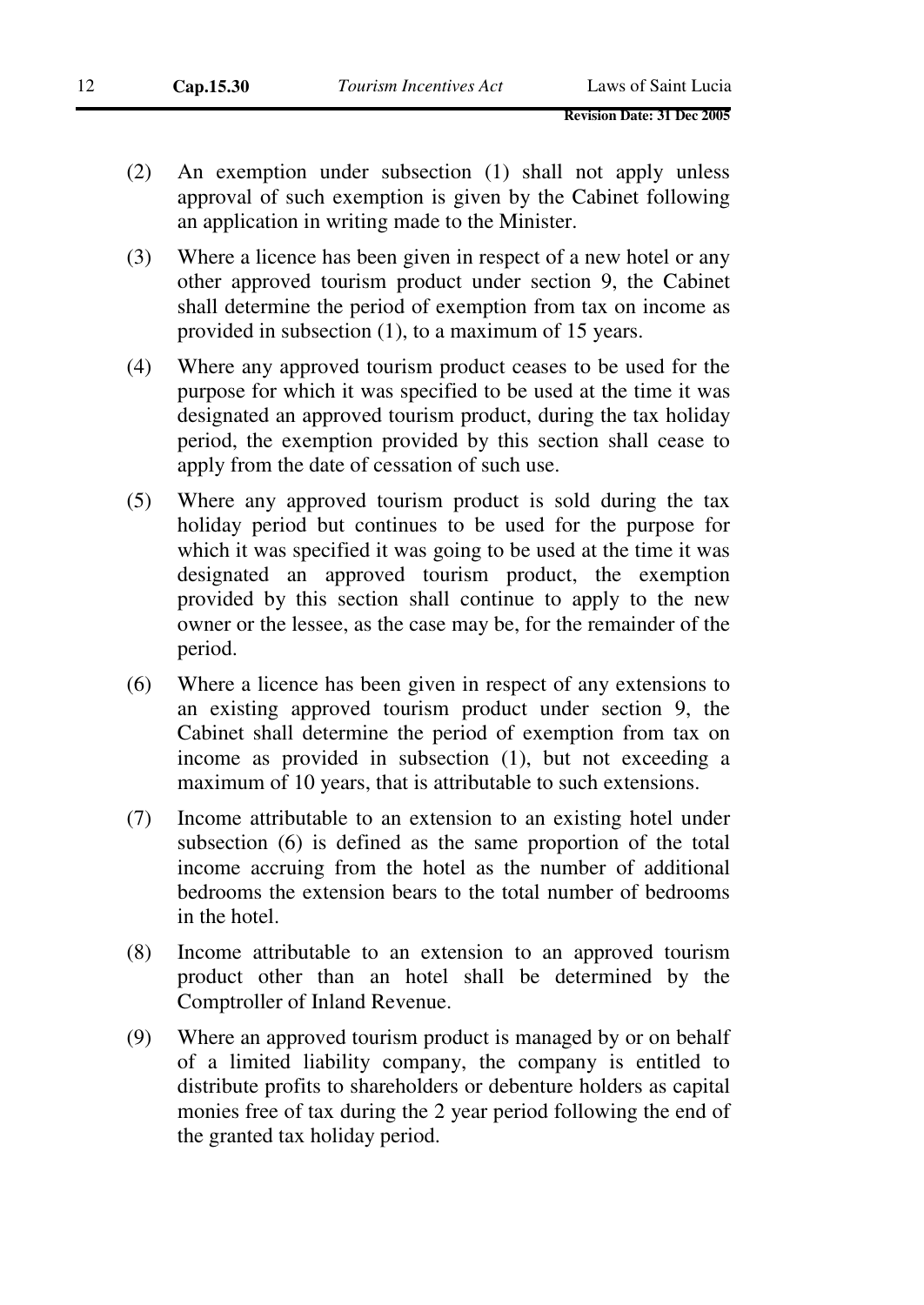(10) The appointed date for the purposes of subsection (1) shall be determined by the Minister by an order published in the Gazette.

### **PART 4 CUSTOMS DUTY EXEMPTIONS**

### **13. PERMITS**

- (1) Where a person has been granted an interim approval under Part 2, the Minister may grant to that person a permit for importation free of customs duty and consumption tax, building materials, articles or equipment as specified in the permit.
- (2) A permit is subject to the condition that the building materials, articles or equipment as specified shall be used exclusively for the construction and equipping of the tourism product for which the interim approval has been granted.

### **14. PROCEDURE ON APPLICATION FOR GRANT OF PERMIT**

Every application for the grant of a permit under section 13 shall be in such form and contain such information and be accompanied by such documents as may be prescribed.

### **15. FORM OF PERMIT**

A permit granted under section 13 shall be in such form and shall be subject to such terms and conditions as may be prescribed.

### **16. EXEMPTION FROM CUSTOMS DUTY**

The holder of a permit may, upon the production of the permit to the Comptroller of Customs, import free of all import duty and consumption tax but subject to the terms of the permit such construction materials, articles or equipment as are specified in the permit.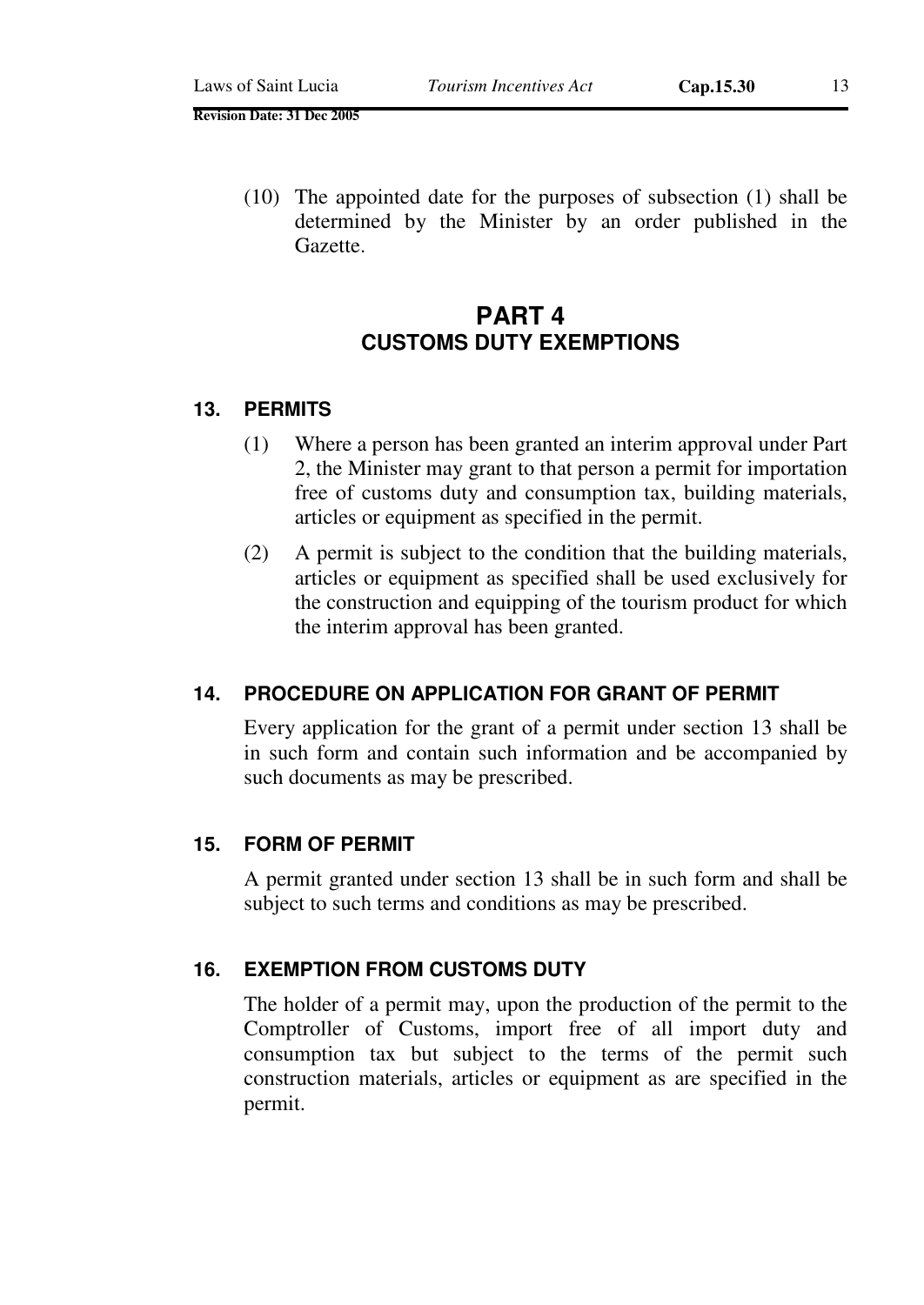### **17. REFUND**

Where the holder of a permit satisfies the Comptroller of Customs—

- (a) that any building materials, articles or equipment have been purchased by the holder of the permit in Saint Lucia in accordance with the terms of the permit;
- (b) that customs duties were paid upon the importation of the building materials, articles or equipment; and
- (c) the amount of the customs duties that have been paid, the holder of the permit is entitled to a refund of such customs duties paid.

### **18. REFUND WHEN DUTY NOT KNOWN**

- (1) Where the holder of a permit satisfies the Comptroller of Customs that—
	- (a) any building materials, articles or equipment have been purchased by the holder of the permit in Saint Lucia in accordance with the terms of the permit;
	- (b) customs duties were paid upon the importation into Saint Lucia of the building materials, articles or equipment; and
	- (c) the amount of customs duties so paid cannot be ascertained,

the holder of the permit is entitled, subject to subsection (2), to be paid such sum as the Comptroller of Customs may think fit.

(2) Payment under this section shall not exceed the lowest rates of customs duties that have been in force at any time since the date of purchase by the holder of the permit for the goods.

### **19. PROHIBITED USES**

Every operator or owner of a tourism project for which building materials, articles or equipment have been imported or purchased free of customs duty who, without authorisation, disposes of such goods other than as provided for in the permit, commits an offence and is liable on summary conviction to a penalty of—

(a) three times the value of the building materials, articles or equipment disposed of;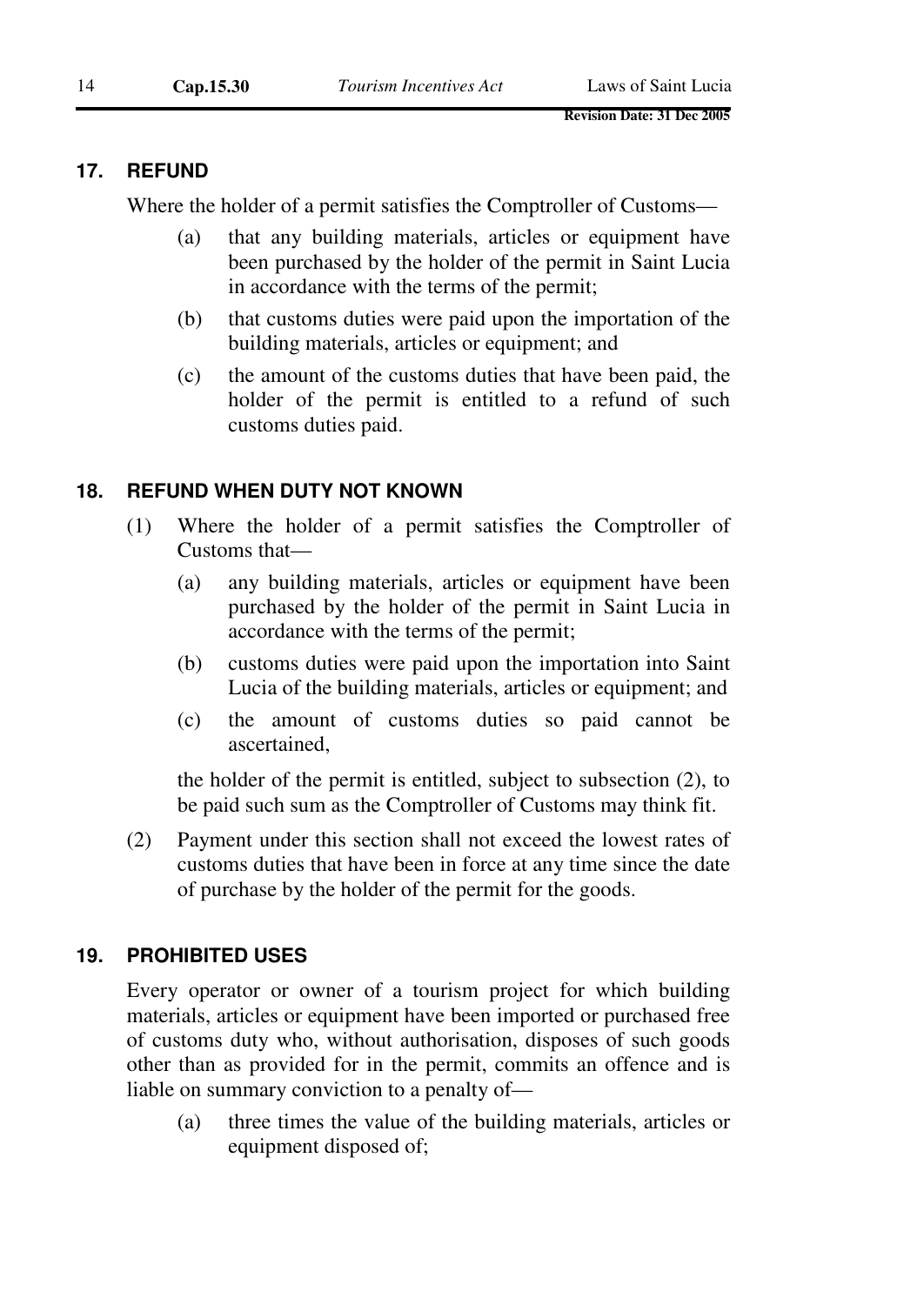(c) imprisonment for a term not exceeding 12 months in default of payment under paragraph (a) or (b).

### **20. AUTHORISED DISPOSAL OF MATERIALS AND ARTICLES**

- (1) Where the Minister is satisfied that any building materials, articles or equipment, for which a permit has been granted under this Act, are no longer required for the purpose of the tourism project on which the permit was based, the Minister may in writing authorise the holder of the permit to dispose of any such building materials or articles in such manner and upon such conditions as the Minister may think fit.
- (2) Materials, articles or equipment shall not be disposed of under subsection (1) within 3 years from their day of purchase unless the holder of the permit has—
	- (a) paid to the Comptroller of Customs; or
	- (b) given security to the satisfaction of the Comptroller of Customs that he or she will pay,

all customs duties or refunds given under sections 17 and 18 applicable to the goods to be disposed of.

### **21. MARKING OF EXEMPT ARTICLES**

The Comptroller of Customs may require that any articles or equipments imported into or purchased in Saint Lucia under a permit, be marked in a manner prescribed.

### **22. INVENTORY OF EXEMPT ARTICLES**

(1) Despite section 26, where any articles or equipment have been imported into or purchased in Saint Lucia under a permit, the holder of the permit shall make an inventory, to the satisfaction of the Comptroller of Customs, of all such articles, and the inventory shall be kept by the holder of the permit while the permit subsists and thereafter it shall be kept by the manager or person in charge of the tourism project.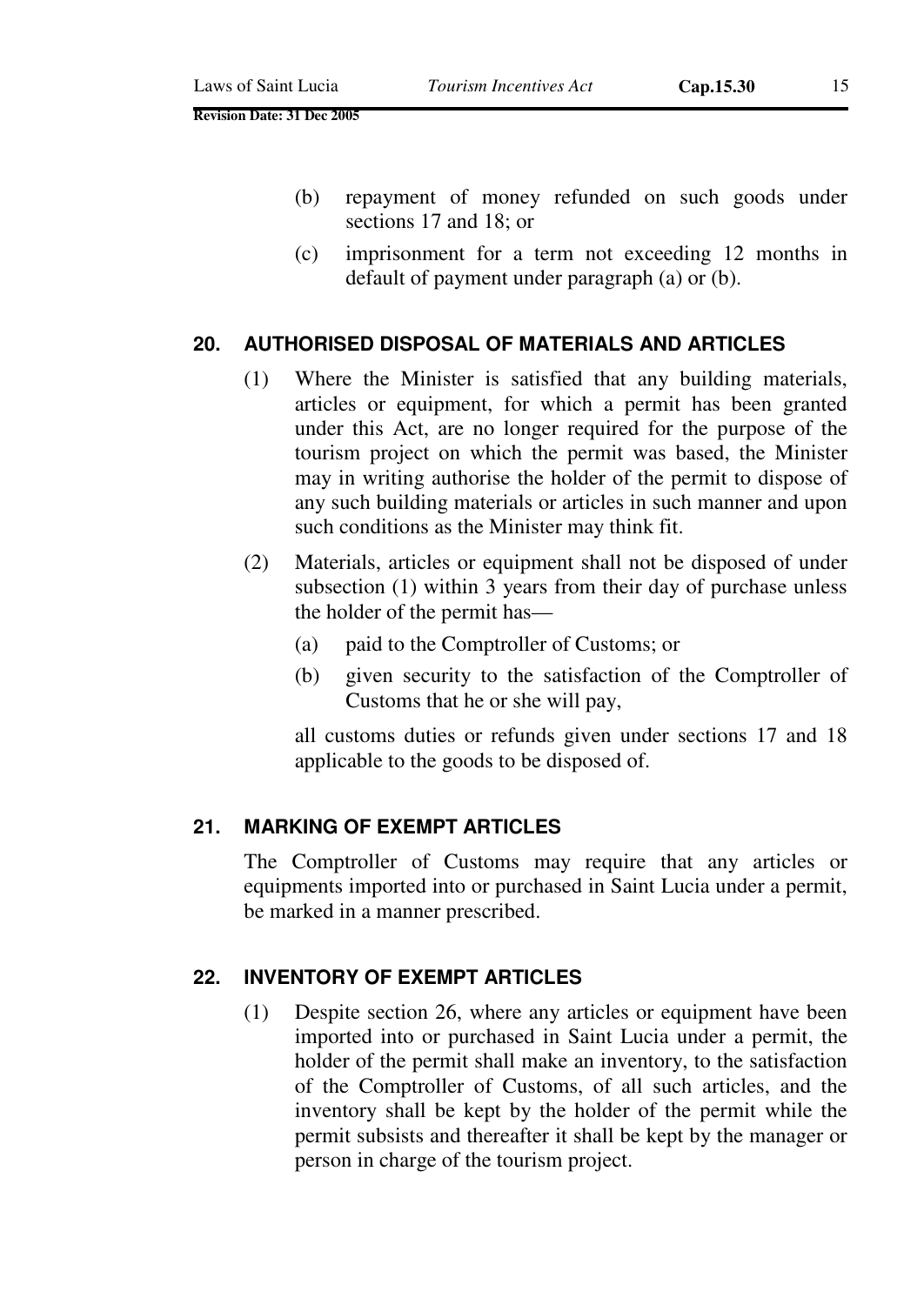(2) Any person who fails to comply with subsection (1) commits an offence and is liable on summary conviction to a penalty of \$2,500.

#### **23. REVOCATION OF PERMIT**

- (1) If the Minister is satisfied that the holder of a permit has—
	- (a) obtained the permit by any false statement;
	- (b) abused or misused the permit;
	- (c) broken or failed to comply with any condition of the permit; or
	- (d) failed to pay any sum payable under this Part,

the Minister may by written notice to the holder of the permit either suspend the operation of the permit for such time and subject to such conditions as may be specified in the notice or revoke the permit.

(2) In addition to suspending or revoking a permit, the Minister may, in a case described in subsection (1), order the holder of the permit to pay any relevant duties or to repay any sums paid under section 17 or 18 in respect of any building materials, articles or equipments obtained under the permit, and any sums so ordered to be paid are recoverable in the manner provided by the Code of Civil Procedure.

#### **24. TERMINATION OF PERMIT**

- (1) Subject to subsection (2) a permit expires upon the revocation of the interim approval of the tourism project in respect of which the permit was granted.
- (2) Where the construction of the tourism project in respect of which a permit has been granted is completed for the purpose of Part 2 but in the opinion of the Minister not complete as far as the acquisition of building materials, articles or equipment is concerned, the Minister may extend the permit for such further period not exceeding 12 months as the Minister may consider adequate in the circumstances.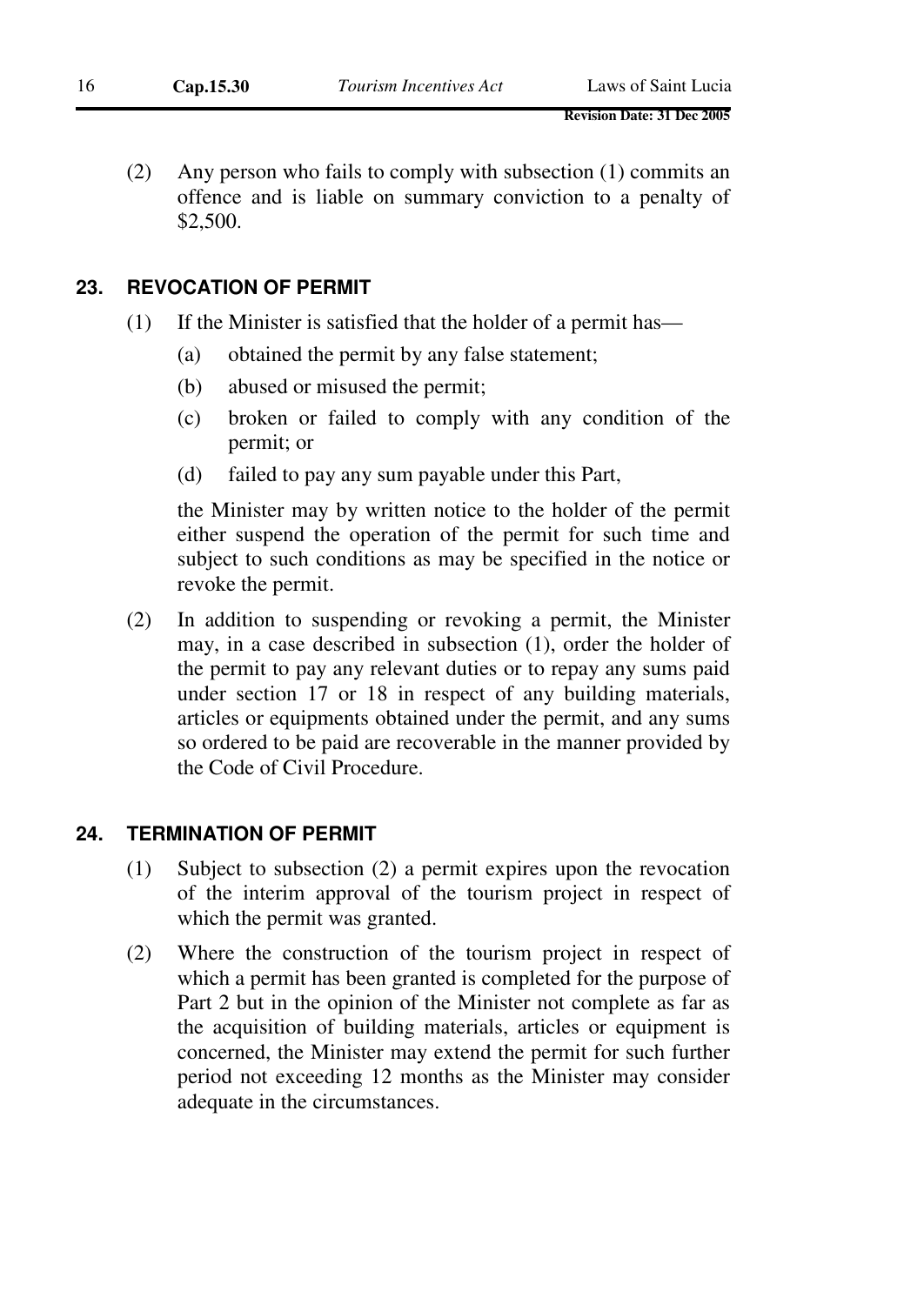#### **25. TRANSFER OF PERMIT**

- (1) A permit is transferable only with the written consent of the Minister.
- (2) A person who—
	- (a) transfers or attempts to transfer a permit without the consent of the Minister; or
	- (b) uses or attempts to make use of a permit transferred to him or her without the consent of the Minister,

commits an offence and is liable on summary conviction to a fine of \$5,000.

(3) The Minister may, in his or her discretion, revoke or suspend for such period as he or she thinks proper, a permit where the holder of the permit is convicted of an offence under subsection (2)(a) or where in the opinion of the Minister the holder of a permit facilitated the commission of an offence under subsection  $(2)(b)$ .

#### **26. REMISSION OR REFUND OF CUSTOMS DUTY**

- (1) Where under this act, any articles, or equipment have been imported free of customs duty or where customs duty paid has been refunded, the Comptroller of Customs may—
	- (a) within the period of 3 years from the date of importation of any such articles or equipment; or
	- (b) until the disposition of such goods in accordance with section  $20(1)$ ,

require any owner or operator of the tourism project for which such goods have been imported to—

- (i) keep such record in a form containing such particulars as may be required by the Comptroller of Customs on any such articles or equipments,
- (ii) cause such articles or equipment to be marked with such mark and in such manner as may be required by the Comptroller of Customs, and
- (iii) permit the Comptroller of Customs or any person authorised by him or her at all reasonable times to inspect and take extracts of such records and to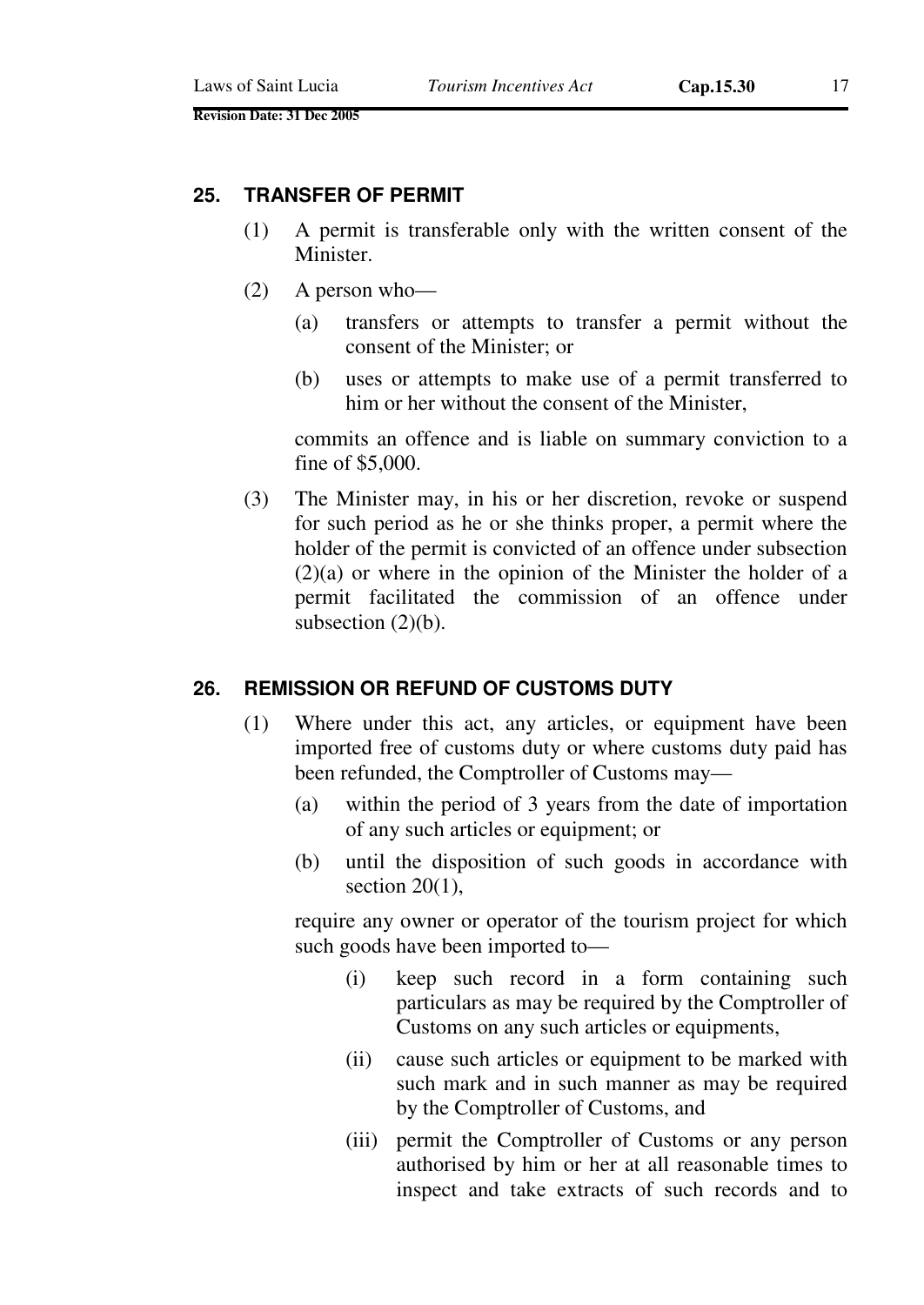have access to any premises under his or her control for the purpose of examining any such articles or equipment.

(2) An owner or operator of a tourism product, who contravenes this section or wilfully delays, hinders or obstructs the Comptroller of Customs or any person authorised by him or her in writing, in the exercise of his or her powers under this section commits an offence and is liable on summary conviction to a fine not exceeding \$5,000.

## **PART 5**

### **TRANSITIONAL AND MISCELLANEOUS PROVISIONS**

### **27. EXERCISE BY JUDGE OF DISCRETION CONFERRED ON COMPTROLLER OF INLAND REVENUE**

Wherever in this Act a discretion is conferred on the Comptroller of Inland Revenue, such discretion may be exercised on appeal under the Income Tax Act by a judge.

### **28. POWER TO COMPOUND OFFENCES**

Subject to the powers of the Director of Public Prosecutions under section 73 of the Constitution, the Comptroller may, with the approval of the Minister, as he or she thinks fit, compound any offence under this Act.

### **29. REGULATIONS**

The Minister may make regulations for carrying out the intent and purpose of this Act and in particular, may make regulations to—

- (a) prescribe the form of application to be made for interim approvals, the manner of preparing site plans of proposed hotels or tourism projects, information on their environmental impact, financial forecasts and specifications that are to accompany applications for approval of tourism projects;
- (b) prescribe the form and content of interim approvals and the conditions and terms to be contained in them, along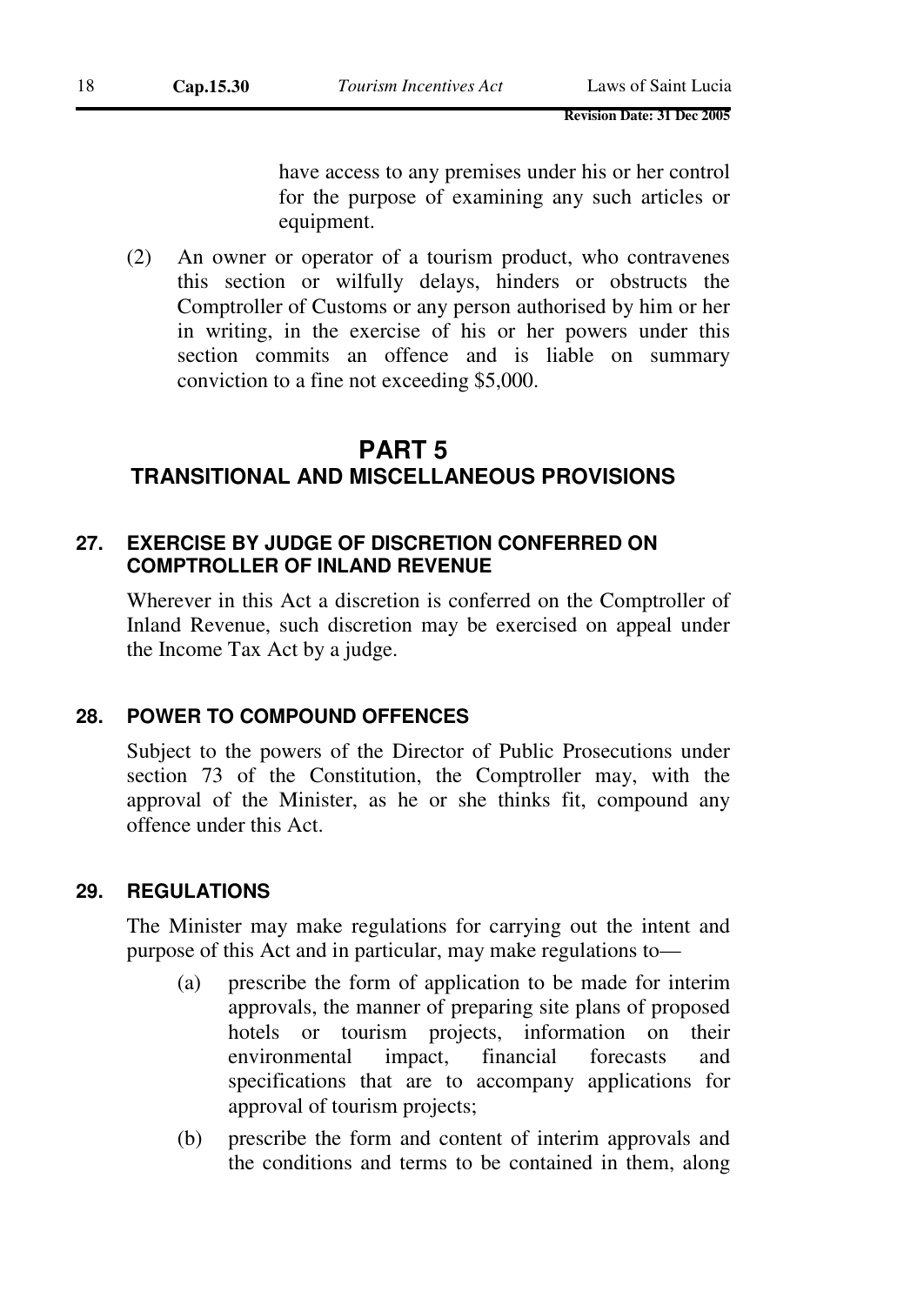with those conditions which, if breached, will result in the revocation or suspension of an interim approval;

- (c) prescribe the form and content of orders and provide for the giving of security in the case of an order made in advance of completion of an approved tourism project;
- (d) prescribe the form and content of licences to be issued on completion of a tourism project along with the standards and conditions to be met prior to their issue;
- (e) prescribe the form of permits fees and the terms and conditions under which permits are to be granted;
- (f) prescribe the type of mark to be affixed to any article or equipment imported or purchased under a permit and the manner in which it is to be affixed;
- (g) prescribe the form of inventory required by section 22 to be kept in respect of articles or equipment imported or purchased under a permit;
- (h) provide for the making up of the accounts of operators or owners of tourism products at the beginning and end of any tax exemption period, and the manner in which the accounts are to be made up; and
- (i) provide penalties by way of fines or imprisonment or both for contravention of the regulations.

### **30. PENDING APPLICATIONS UNDER HOTEL AIDS ACT, 1959**

Where on the commencement of this Act an application for the grant of a licence under the repealed Hotel Aids Act, 1959 is pending, that application shall be construed to be an application for an interim approval of a tourism project under Part 2 and shall be dealt with in accordance with that Part.

### **31. LICENCE UNDER HOTEL AIDS ACT, 1959**

(1) Where on the commencement of this Act a person is licensed to import building materials and other items under the repealed Hotel Aids Act, 1959 the Minister may in his or her discretion grant to that person, a permit under Part 4 subject to such terms and conditions as may be prescribed, and thereupon the licence